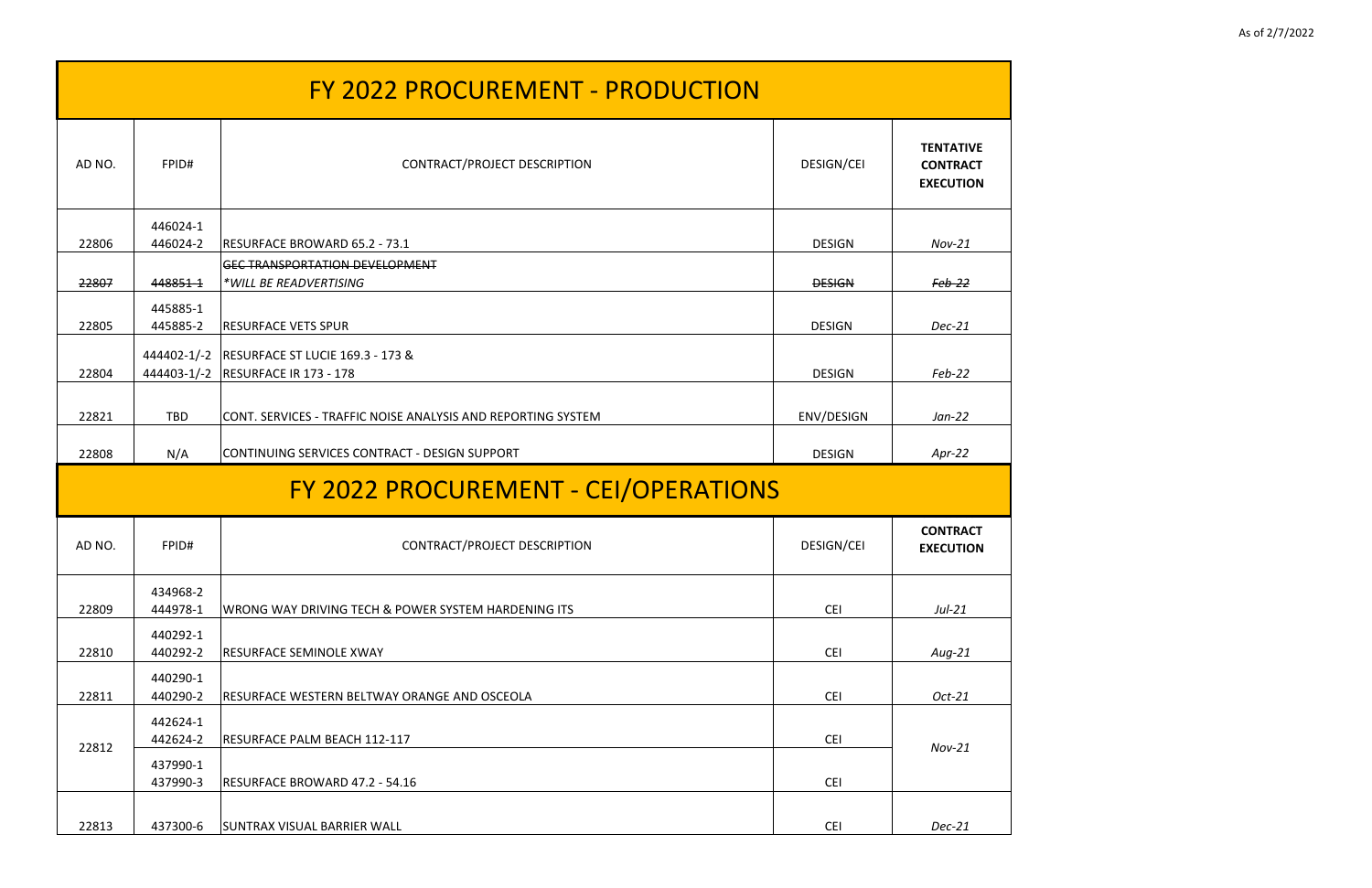| 22815 | 444486-1   | <b>SR 54 OPERATIONAL RAMP IMPROVEMENTS</b>     | <b>CEI</b> | $Feb-22$ |
|-------|------------|------------------------------------------------|------------|----------|
|       |            |                                                |            |          |
| 22816 | 435786-1   | WIDEN MINNEOLA TO OBRIEN 279-285.9             | <b>CEI</b> | Mar-22   |
|       |            |                                                |            |          |
| 22817 | 445913-1   | <b>RESURFACE SUNCOAST 51-55</b>                | <b>CEI</b> | Apr-22   |
|       |            |                                                |            |          |
| 22818 | 443956-1   | <b>ATL BLVD INTERCHANGE IMPROVEMENTS</b>       | <b>CEI</b> | $May-22$ |
|       |            |                                                |            |          |
| 22819 | <b>TBD</b> | GEC ROADWAY, FACILITIES AND TELECOMMUNICATIONS | <b>OPS</b> | Dec-21   |
|       |            |                                                |            |          |
| 22820 | TBD        | <b>GEC TRAFFIC OPERATIONS AND ITS</b>          | <b>OPS</b> | Apr-22   |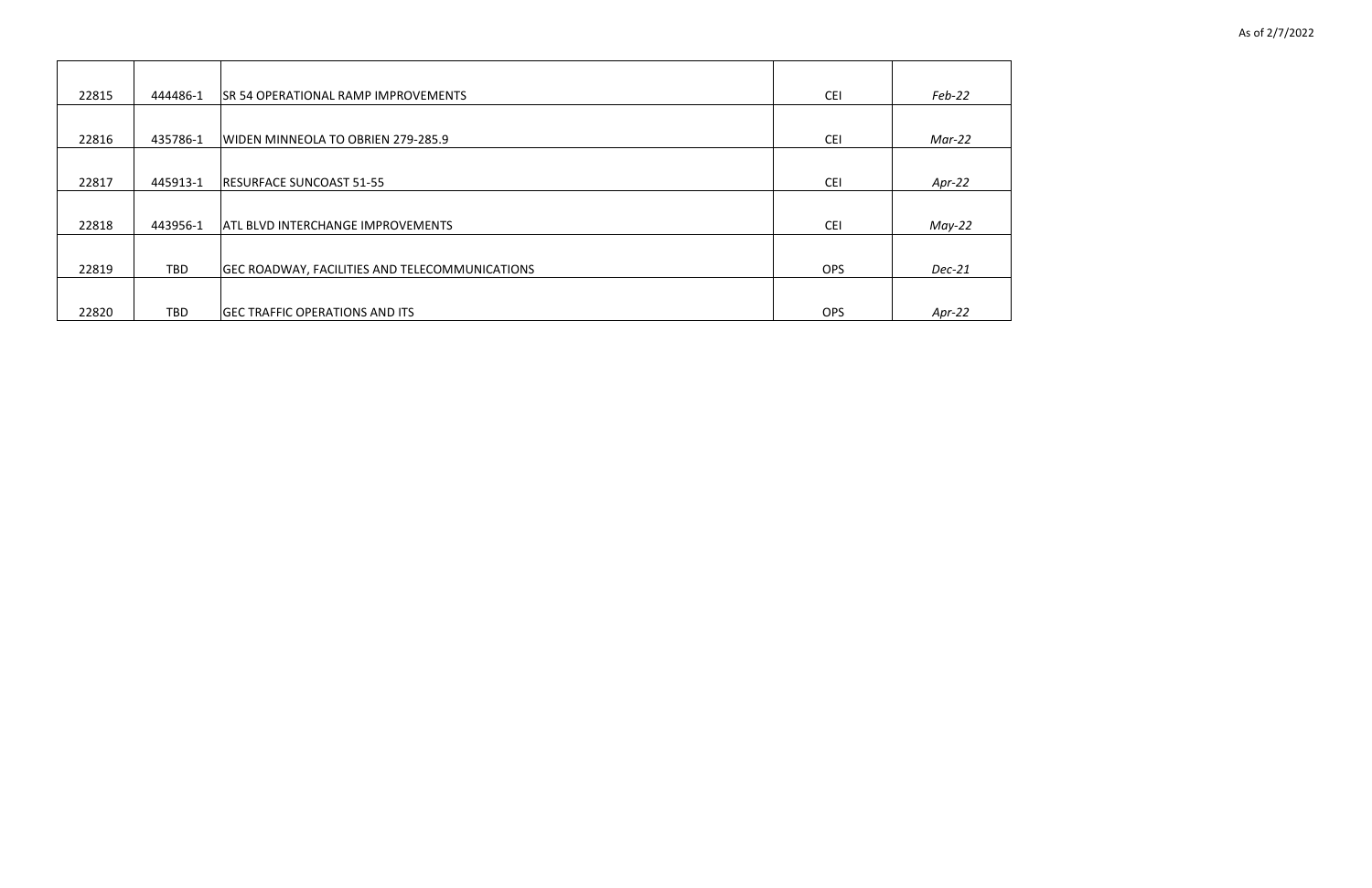| AD NO. | FPID#    | CONTRACT/PROJECT DESCRIPTION                                            | DESIGN/CEI/<br><b>OPERATIONS</b> | <b>TENTATIVE</b><br><b>CONTRACT</b><br><b>EXECUTION</b> |
|--------|----------|-------------------------------------------------------------------------|----------------------------------|---------------------------------------------------------|
| 23801  | 442062-1 | RESURFACE SAWGRASS XWAY IN BROWARD CNTY (MP 18 - 21.8)                  | <b>DESIGN</b>                    | Aug-22                                                  |
| 23809  | 442764-3 | SUNCOAST II (SR589) - CR 495 TO US 19                                   | <b>DESIGN</b>                    | $May-23$                                                |
| 23802  | 448524-1 | BRIDGE REPLACEMENT - 890083 (SR 91) (MP 138) MARTIN COUNTY              | <b>DESIGN</b>                    | Aug-22                                                  |
| 23804  | 449688-1 | RESURFACE POLK PARKWAY (SR 589) (MP 8 TO MP 17) POLK COUNTY             | <b>DESIGN</b>                    | Feb-23                                                  |
| 23805  | 448068-1 | PD&E WIDEN SUNCOAST PKWY(SR589) - S OF VAN DYKE RD TO SR52 (MP13-27)    | PD&E                             | Apr-23                                                  |
| 23806  | 449711-1 | FIRST COAST EXPRESSWAY SAFETY ENHANCEMENTS (CLAY & DUVAL) (MP31-MP45.7) | <b>DESIGN</b>                    | Apr-23                                                  |
| 23808  | N/A      | CONTINUING SERVICES CONTRACT - PD&E                                     | <b>CONT. SERVICES</b>            | Aug-22                                                  |
| TBD    | N/A      | TRANSPORTATION DEVELOPMENT (2 CONTRACTS / 1 ADVERTISEMENT)              | <b>GEC</b>                       | <b>TBD</b>                                              |

## FY 2023 PROCUREMENT - PRODUCTION

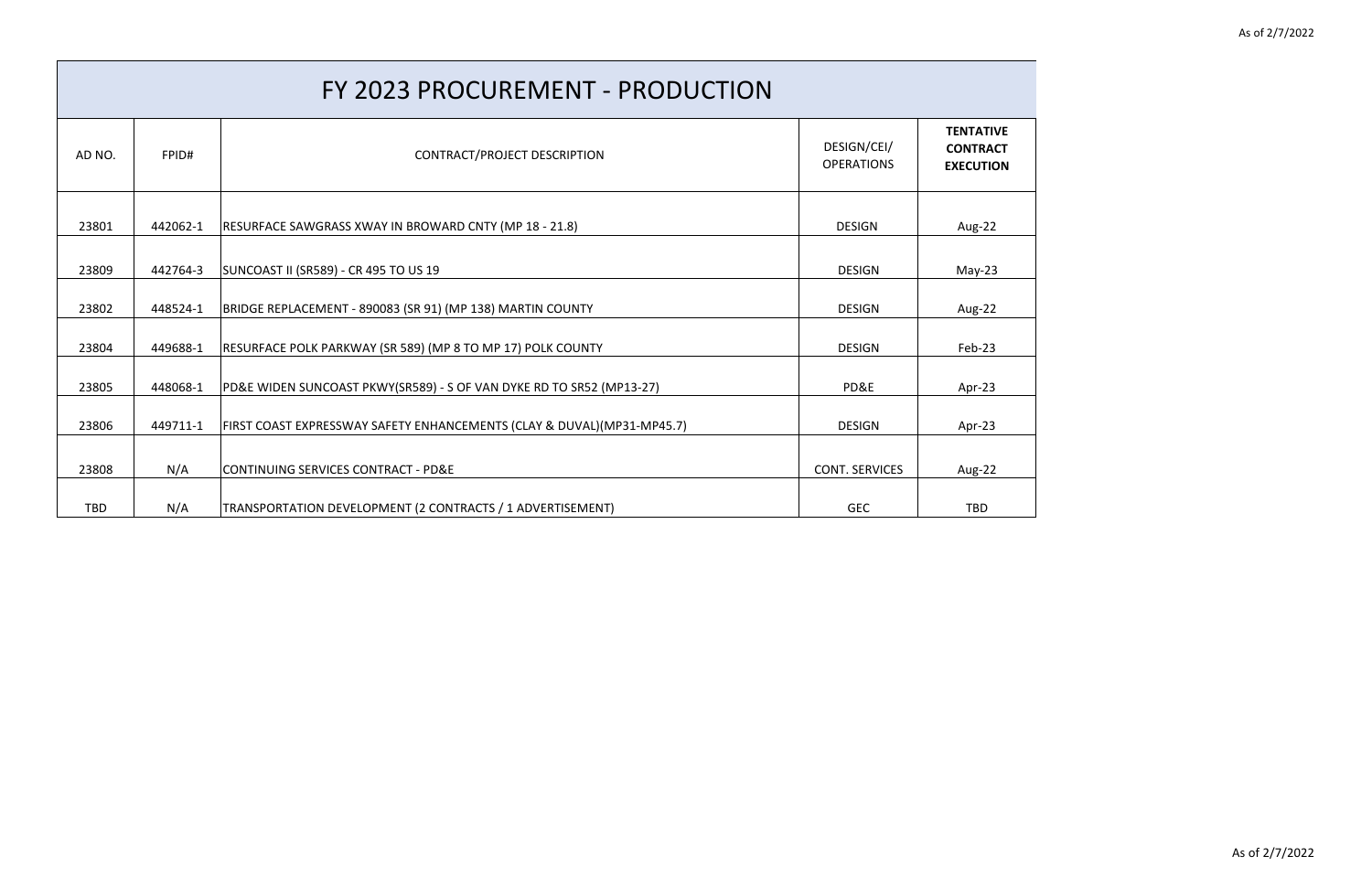| FY 2023 PROCUREMENT - CEI/OPERATIONS |          |                                                                        |                                  |                                                         |
|--------------------------------------|----------|------------------------------------------------------------------------|----------------------------------|---------------------------------------------------------|
| AD NO.                               | FPID#    | CONTRACT/PROJECT DESCRIPTION                                           | DESIGN/CEI/<br><b>OPERATIONS</b> | <b>TENTATIVE</b><br><b>CONTRACT</b><br><b>EXECUTION</b> |
| 23812                                | 442764-1 | SUNCOAST II (SR589) - SR 44 TO CR 4856                                 | <b>CEI</b>                       | Aug-22                                                  |
|                                      | 442061-1 | RESURFACE TPK MAINLINE IN BROWARD CNTY (MP 57.3 - 65.2)                | <b>CEI</b>                       |                                                         |
| 23813                                | 446024-1 | RESURFACE TPK(SR91) IN BROWARD COUNTY, MP 65.2-71.0                    | <b>CEI</b>                       | Sep-22                                                  |
|                                      | 449692-1 | COCONUT CREEK INTERCHANGE IMPROVEMENTS MP 67                           | <b>CEI</b>                       |                                                         |
| 23811                                | 428972-1 | PAINT BRIDGES - POLK PKWY(160249,160250,160251,160252,160253,160254)   | <b>CEI</b>                       | Aug-22                                                  |
|                                      | 431123-2 | PAINT BRIDGE - POLK PARKWAY (160268) (MP 13.5)                         | <b>CEI</b>                       |                                                         |
| 23816                                | 445885-1 | [RESURFACE VETERANS SPUR (SR 568) IN HILLSBOROUGH COUNTY, MP 0-3       | <b>CEI</b>                       |                                                         |
|                                      | 449340-1 | VETERANS XWAY (SR589) IMPROVEMENTS FOR BRIDGE APPROACHES & DEPARTURES  | <b>CEI</b>                       | $Jan-23$                                                |
|                                      | 449334-1 | EISENHOWER BLVD AND MEMORIAL HWY SIGNAL REPLACEMENT                    | <b>CEI</b>                       |                                                         |
| 23810                                | 435410-1 | PAINT BRIDGES IN ST. LUCIE COUNTY (940050 @ MP 150.5)(940072 @ MP 152. | <b>CEI</b>                       |                                                         |
|                                      | 438551-1 | PAINT BRIDGES - TPK MAINLINE OVER RIM DITCH (MP142.2) (940049,940082)  | <b>CEI</b>                       | $Jul-22$                                                |
|                                      | 438550-1 | PAINT BRIDGES - TPK MAINLINE OVER CR 709 (MP 150.7) (940076, 940951)   | <b>CEI</b>                       |                                                         |
|                                      | 442622-9 | REHAB OF AGING CONCRETE PILES (SR 91) AT MP 142, 184, AND 192          | <b>CEI</b>                       |                                                         |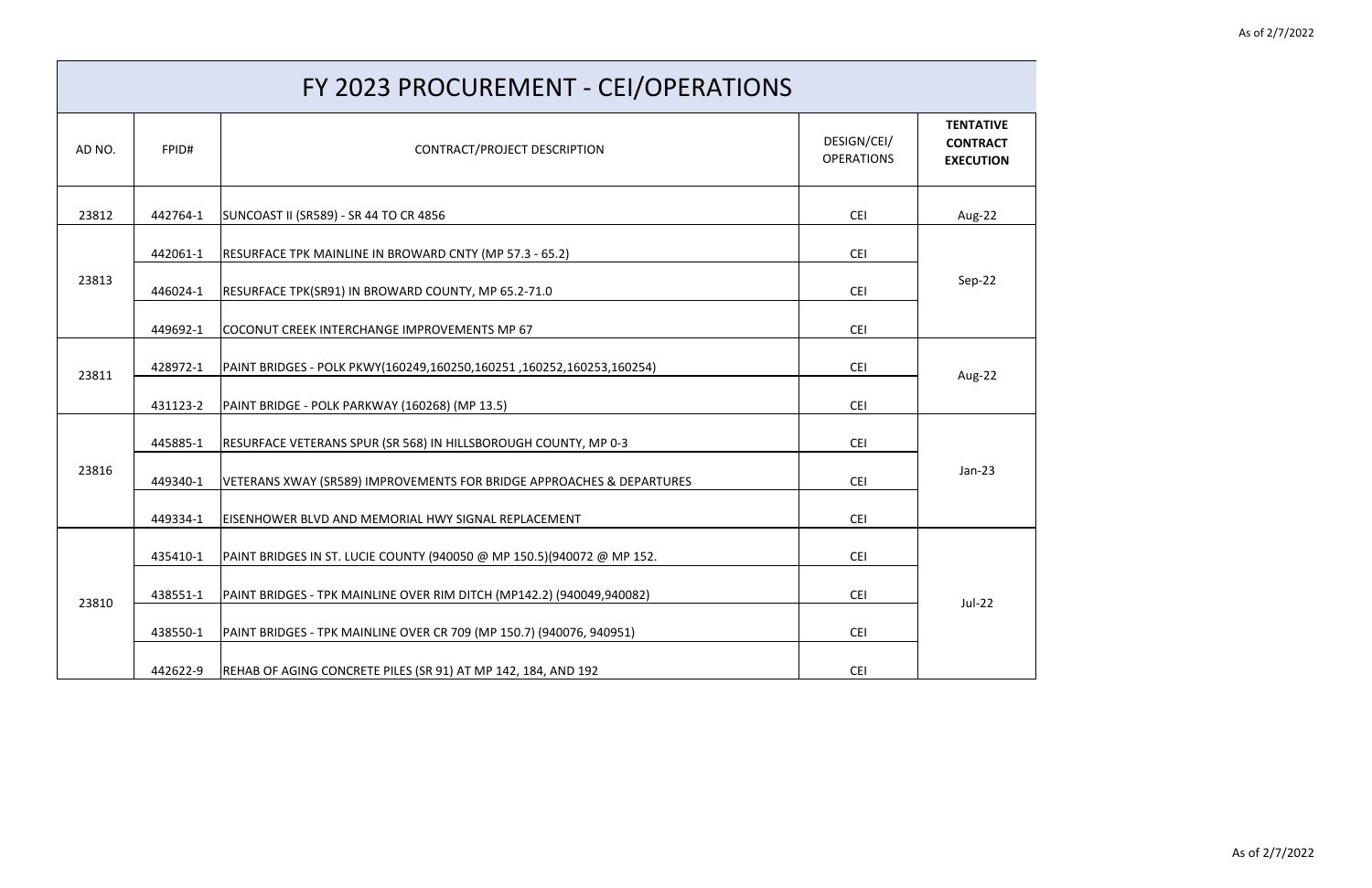

| 23815 | 440897-2 | CENTRAL POLK PARKWAY - FROM POLK PKWY (SR 570) TO US 17 (SR 35)                  | <b>CEI</b> | <b>Nov-22</b> |
|-------|----------|----------------------------------------------------------------------------------|------------|---------------|
| 23814 | 441719-1 | RESURFACE TPK MAINLINE IN OSCEOLA CNTY (MP 198.5 - 207.0)                        | <b>CEI</b> | Oct-22        |
|       | 441224-6 | <b>KISSIMMEE PARK RD TSM&amp;O</b>                                               | <b>CEI</b> |               |
| 23817 | 449253-3 | SYSTEM WIDE QUEUE WARNING (SR 91, SR 589, SR 528, SR 417, AND SR 821)            | <b>CEI</b> | $May-23$      |
|       | 442618-2 | <b>REPLACE GREAT SYSTEM &amp; HEXFOAM CRASH CUSHIONS (SR417) IN OSCEOLA CNTY</b> | <b>CEI</b> |               |